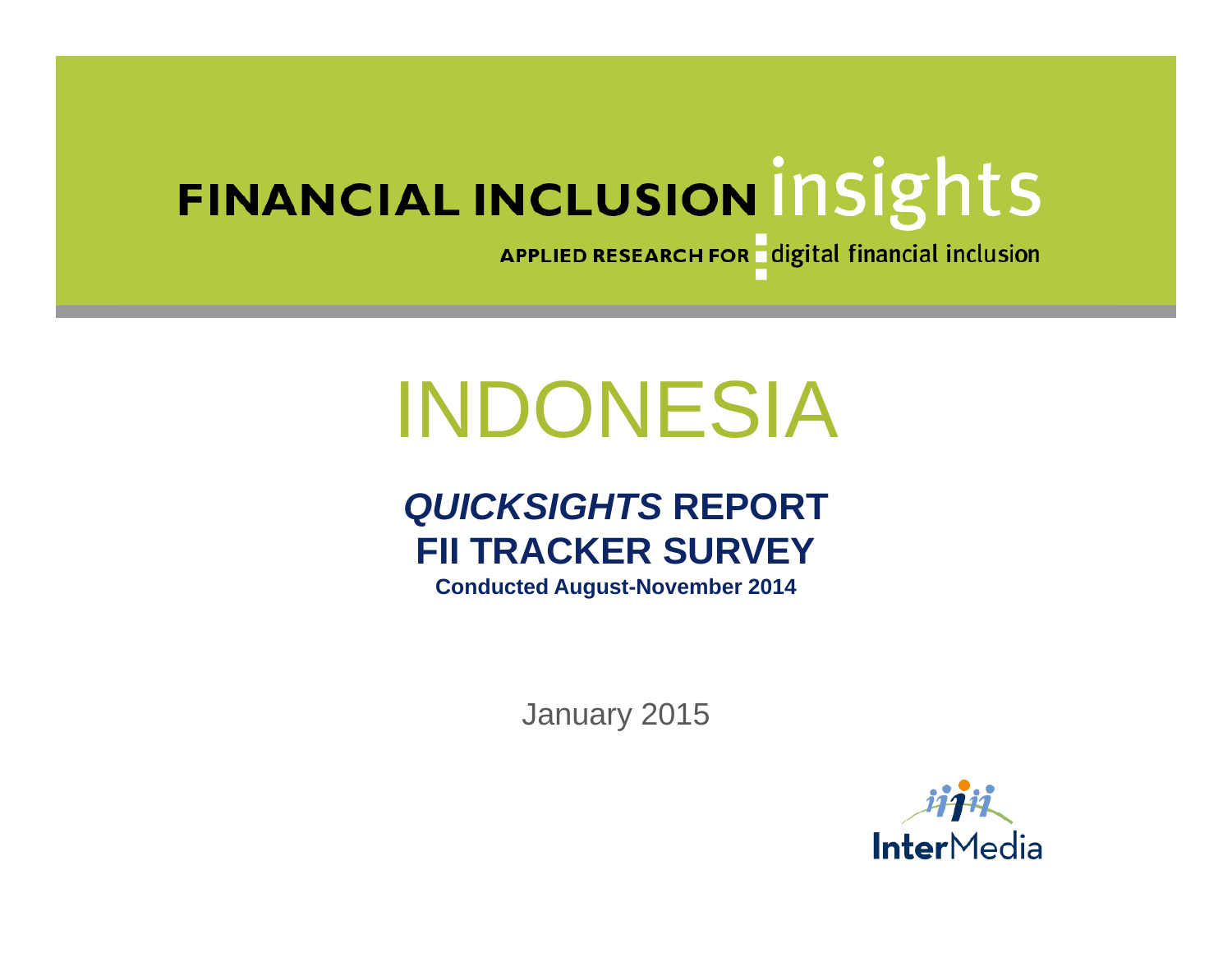#### www.finclusion.org

### FINANCIAL INCLUSION INSIGHTS

APPLIED RESEARCH FOR digital financial inclusion

**INDONESIA**

### **THE INDONESIA FII TRACKER SURVEY - DETAILS**

#### **Survey summary**

- Annual, nationally representative survey (N=6,000) of Indonesian individuals aged 15+
- Face-to-face interviews lasting on average, upwards of 75 minutes
- First survey (year 1) conducted from 8/3/2014 to 11/12/2014
- Provides baseline measurements; subsequent annual surveys will measure trends and track market developments in DFS

#### **Data collected**

- Basic demographics
- Poverty measurement (Grameen Progress Out of Poverty Index)
- Access/use of mobile devices
- Access/use of mobile money
- Access/use of formal financial services (e.g., bank accounts)
- Access/use of semi-formal and informal financial services (e.g., arisans (ROSCAs), cooperatives)
- Financial literacy and preparedness
- Technical literacy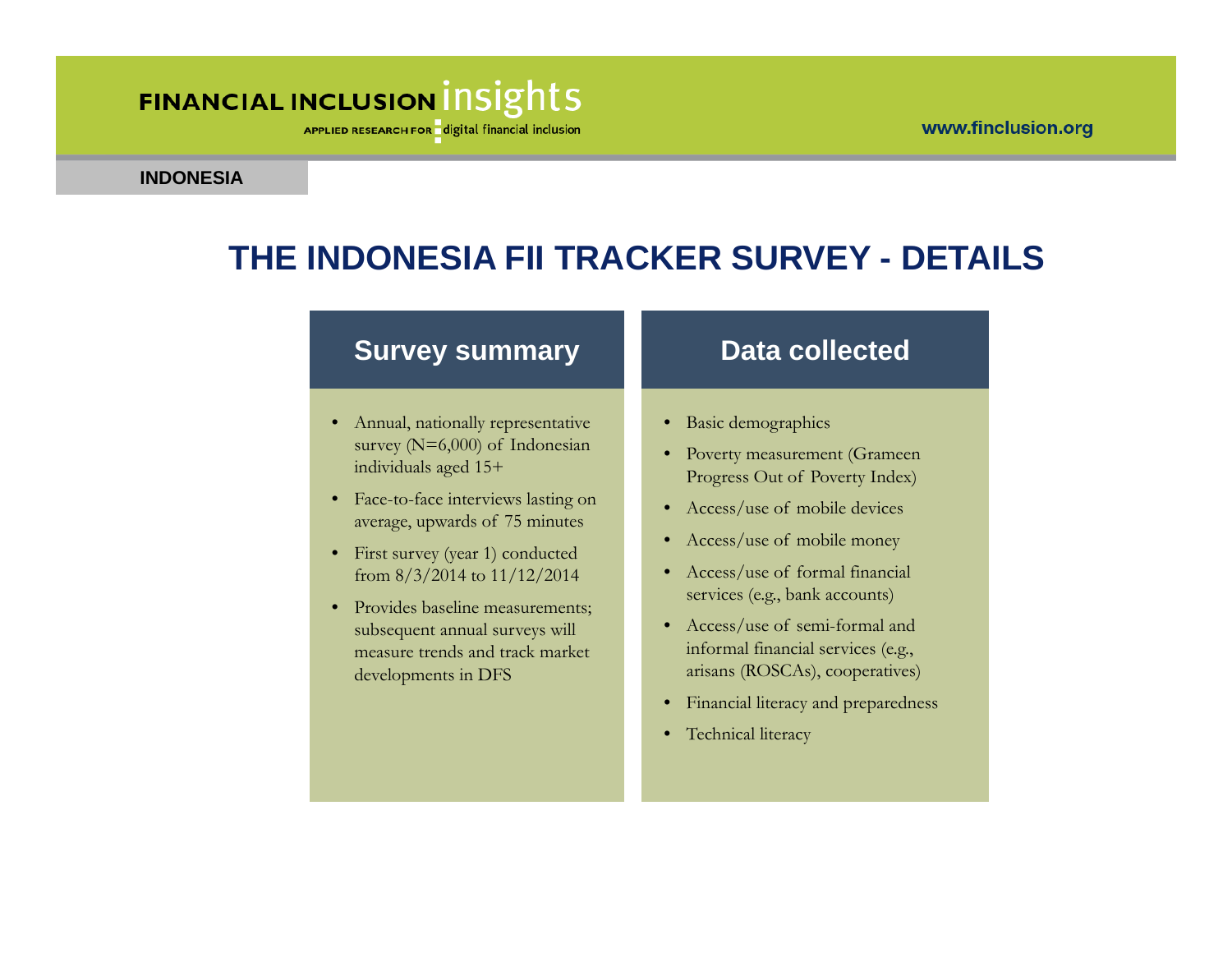APPLIED RESEARCH FOR digital financial inclusion

**INDONESIA**

### **Survey demographics**

| <b>Demographic</b>                | % of Survey<br>$(N=6,000)$ |
|-----------------------------------|----------------------------|
| Male                              | 49%                        |
| Female                            | 51%                        |
| Urban                             | 53%                        |
| Rural                             | 47%                        |
| Above the \$2.50/day poverty line | 36%                        |
| Below the \$2.50/day poverty line | 64%                        |
| Ages 15-24                        | 23%                        |
| Ages 25-34                        | 23%                        |
| Ages 35-44                        | 21%                        |
| Ages 45-54                        | 16%                        |
| Ages $55+$                        | 18%                        |

Figures are weighted to reflect national census data demographics.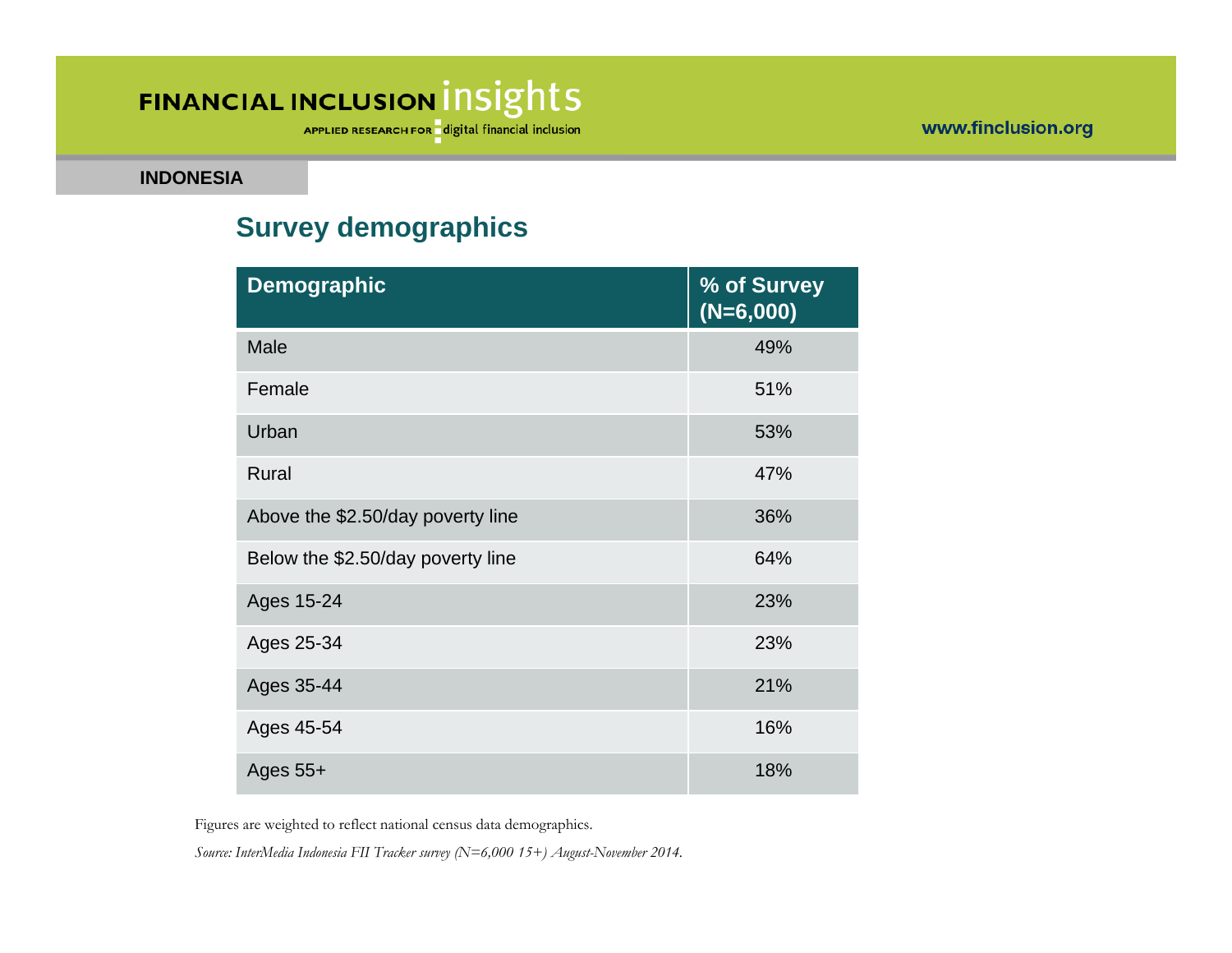APPLIED RESEARCH FOR digital financial inclusion

#### **INDONESIA**

### **NOTABLE STATISTICS**

- **Indonesians use some combination of banks and nonbank financial institutions (NBFIs) as a means to accessing financial services. They do not use mobile money.** 
	- oNearly half (49%) of Indonesian adults have accessed financial services through either a bank or NBFI.
	- oSeventeen percent have exclusively used banks, 20% have used NBFIs, and 12% have used both.
	- o A combined 29% have used banks and close to one in four (22%) are account holders. One in five (19%) are active bank account holders.
	- oFive percent of Indonesians have accounts with NBFIs such as rural credit banks and cooperatives or venturas.
	- oArisans are the most widely used NBFI at 22%, but are not an account-offering medium for accessing financial services.
- **Bank, NBFI and combined users vary by gender, region and income levels.** 
	- oThose who have only ever used banks are predominantly male, urban dwellers and those living above the poverty line.
	- o The demographics of NBFI-only users are the opposite of bank-only users. They are predominantly female, rural dwellers and those living below the poverty line.
	- o Individuals having accessed both banks and NBFIs are predominantly female, urban dwellers and those living above the poverty line.
	- oThe NBFI-only subgroup has the smallest gap between urban and rural use.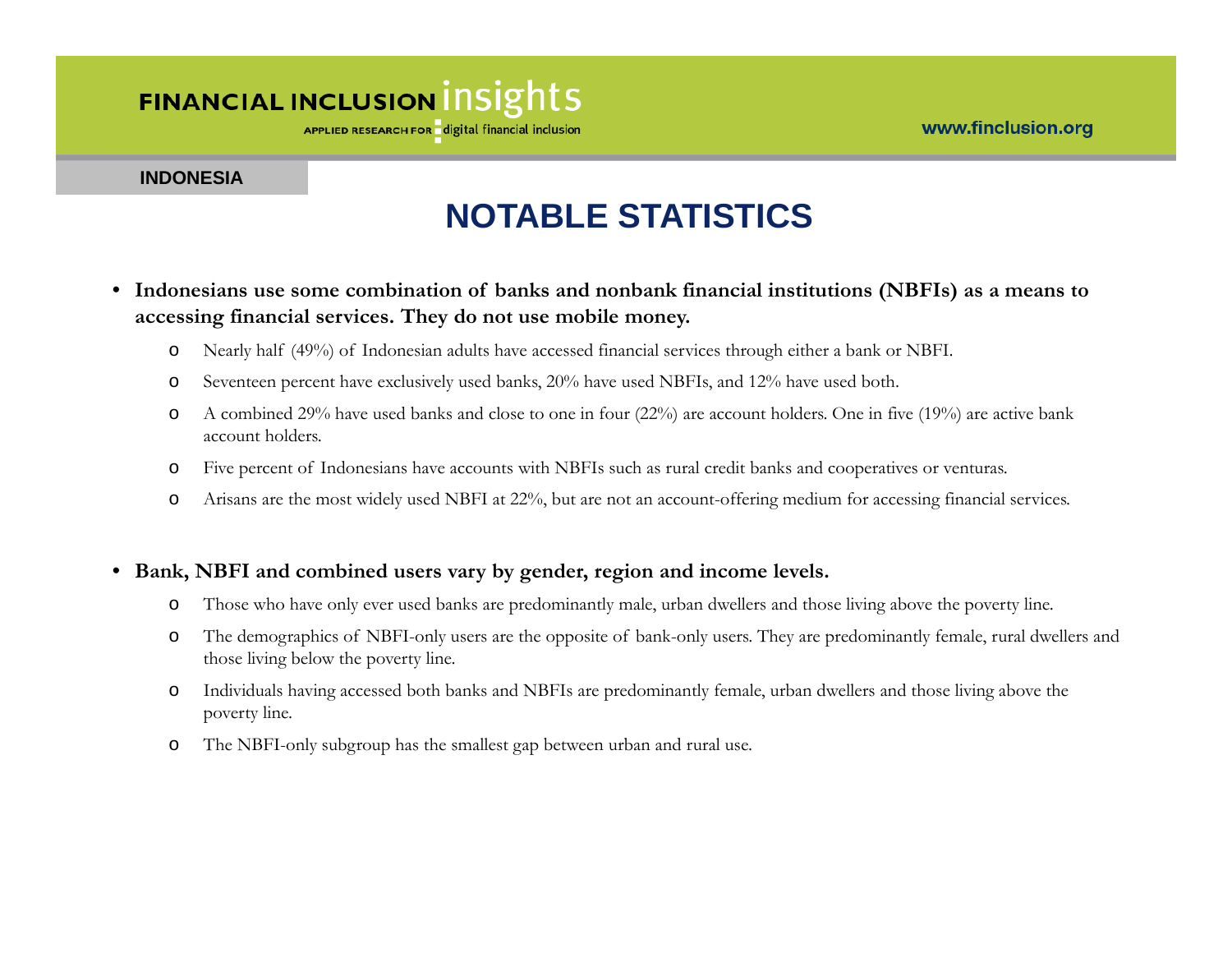APPLIED RESEARCH FOR digital financial inclusion

#### **INDONESIA**

### **NOTABLE STATISTICS**

#### • **Financial activities of bank and arisan users are mostly basic uses.**

- oMore than half of either group had purchased groceries, paid bills, or made person-to-person transfers in the prior month.
- oActive bank users were more likely (9%) to have received government benefits in the last month than were arisan users (7%).

#### • **Indonesians are largely unaware of the concept of mobile money, and providers.**

- oOnly 3% know what the concept of mobile money is.
- o Just 6% of adult Indonesians have heard of at least one mobile money provider, and most of those only know of one of the marketplace providers. Virtually no one  $(1\%)$  is aware of more than two of the marketplace providers.
- o Among those aware, XL Tunai (38%) and T-Cash (37%) are the most widely known providers of mobile money. E-Cash and Dompetku are third and fourth, respectively.
- oMass media, word-of-mouth, and provider-led targeted communications are the primary drivers of mobile money awareness.

#### • **Nearly one-quarter of the adult population has digital access to financial services; it is almost entirely through banks.**

- oNinety-six percent of those with digital access to financial services only have it through banks.
- o The majority of active digital bank account holders have access to ATMs and can transfer money digitally. Forty-five percent can access their bank accounts through mobile phones or the internet.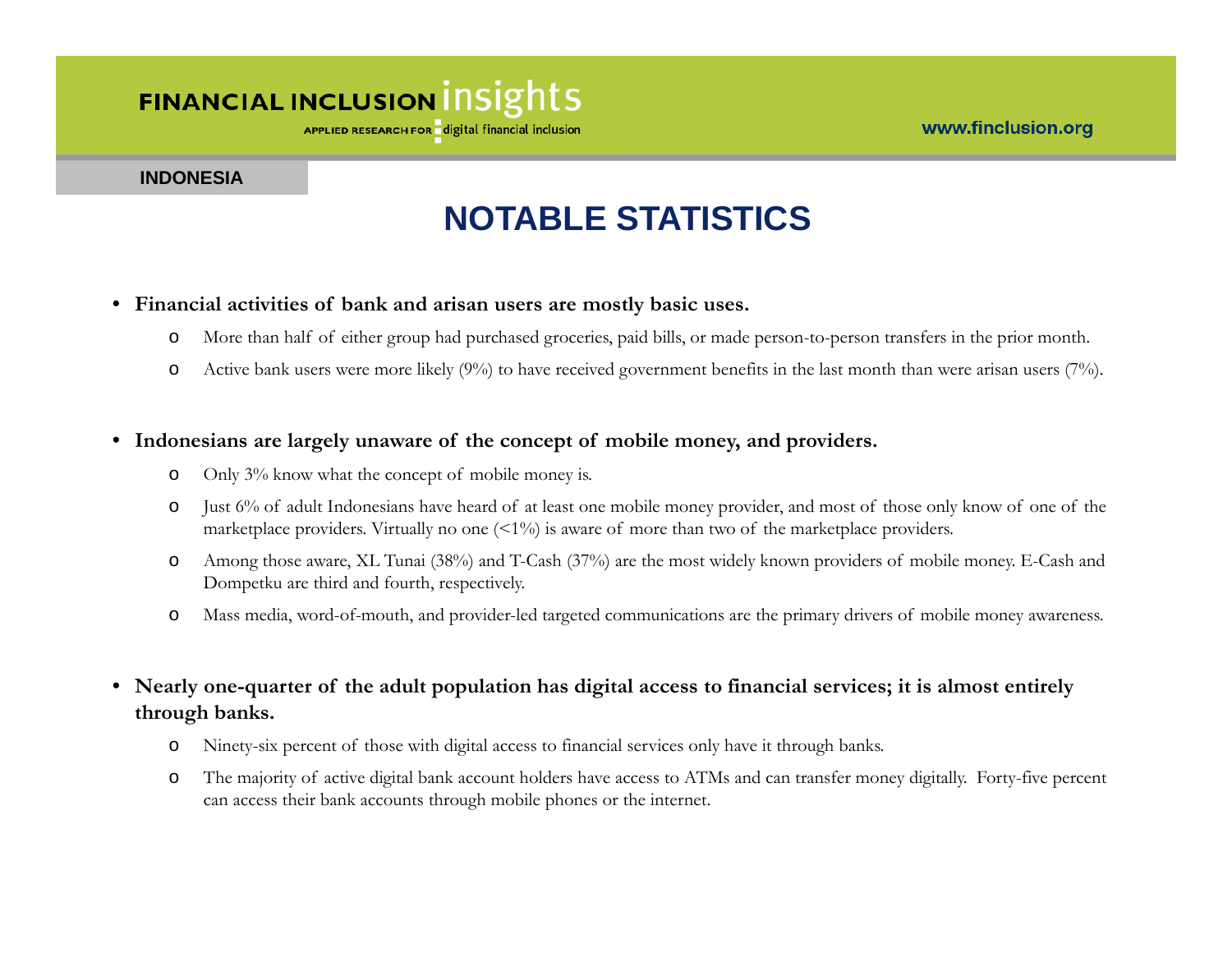APPLIED RESEARCH FOR digital financial inclusion

**INDONESIA**

#### **Indonesian financial access is driven by traditional banks and NBFIs, not mobile money**

#### **Bank, mobile money (MM) and nonbank financial institution (NBFI)\* access and use**

(Shown: Percentage of Indonesian adults who fall into each category, N=6,000)



\*We recognize that in the Indonesian context, less formalized modes of financial access (arisans, money guards) are viewed as distinct from more formalized institutions (post offices, pawn shops), and rural credit banks are yet another category, often included in "banks." However, in this report these have all been included in the "NBFI" subgroup.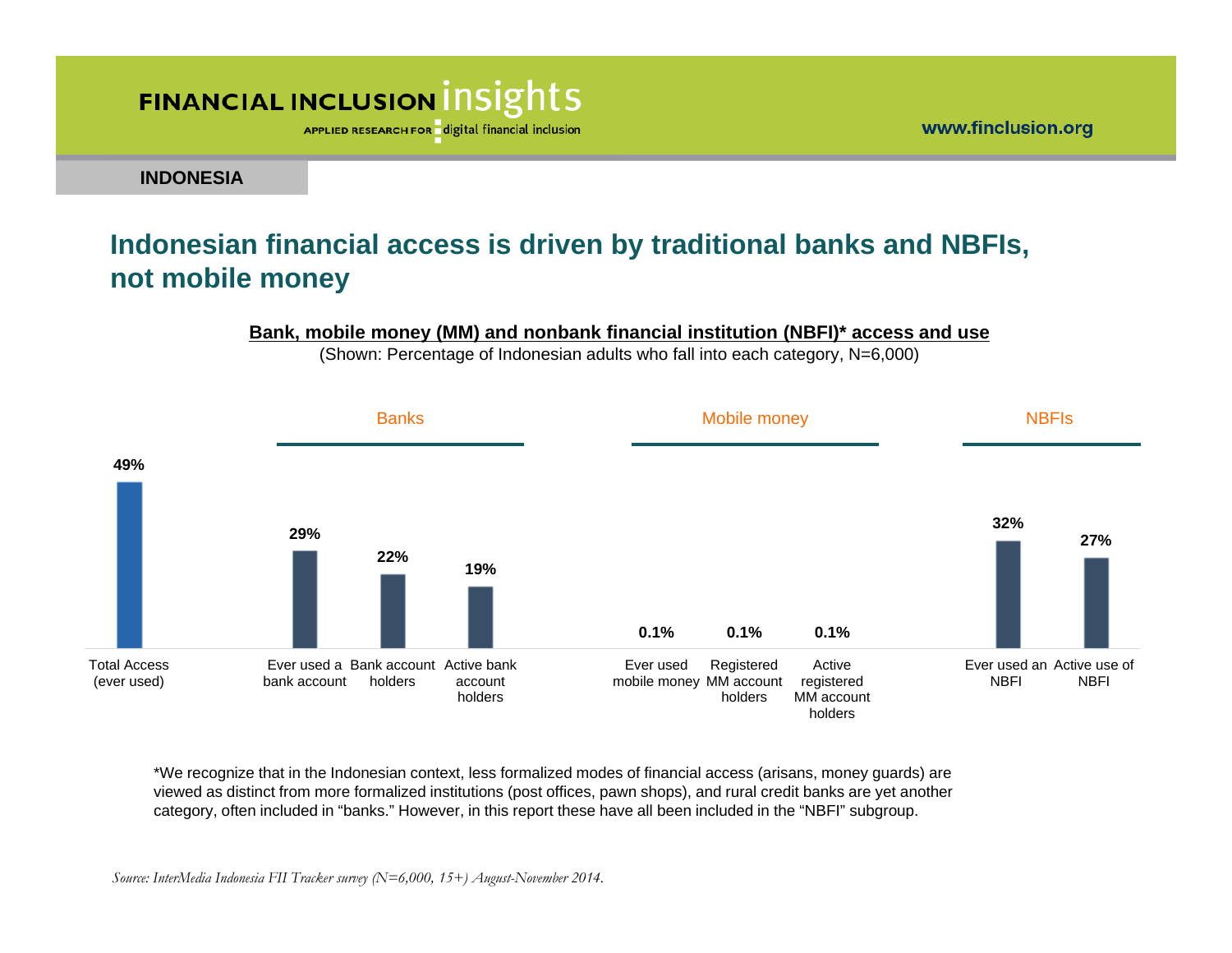APPLIED RESEARCH FOR digital financial inclusion

www.finclusion.org

**INDONESIA**

#### **There are three streams of financial services consumers: bank, NBFI, and both**

|                              | (Felcentage of indonesian addits, N=0,000) |             |                  |                |  |
|------------------------------|--------------------------------------------|-------------|------------------|----------------|--|
|                              | <b>Bank Only</b>                           | <b>Both</b> | <b>NBFI Only</b> | <b>Neither</b> |  |
|                              | 17%                                        | 12%         | 20%              | 51%            |  |
| Urban                        | 69%                                        | 70%         | 45%              |                |  |
| Rural<br>$\frac{P}{M}$       | 31%                                        | 30%         | 55%              |                |  |
|                              | 59%                                        | 46%         | 42%              |                |  |
| Female<br>Above              | 41%                                        | 54%         | 58%              |                |  |
| <b>Poverty</b><br><b>THE</b> | 58%                                        | 60%         | 29%              |                |  |
| <b>Below</b>                 |                                            |             |                  |                |  |
| Poverty<br>【 <mark>【</mark>  | 42%                                        | 40%         | 71%              |                |  |

**Those who have ever used banks, nonbank financial institutions, or both** (Percentage of Indonesian adults, N=6,000)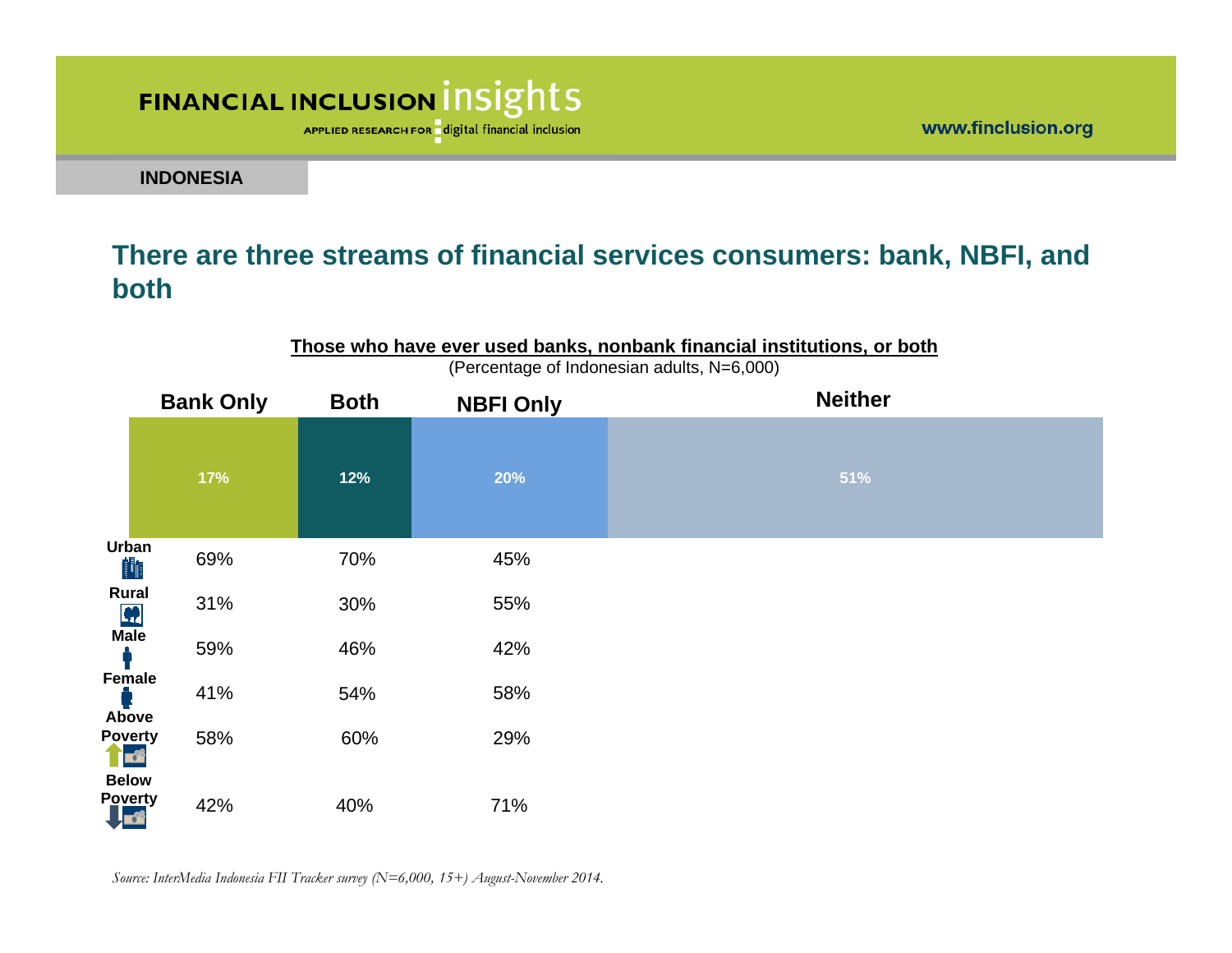APPLIED RESEARCH FOR digital financial inclusion

**INDONESIA**

#### **Close to one in five Indonesian adults have active digital stored-value accounts; rural females and those below the poverty line lag**

| Main FSP Indicator                                                                                                                                             | $\%$ | Base n | <b>Base</b><br><b>Definition</b> |
|----------------------------------------------------------------------------------------------------------------------------------------------------------------|------|--------|----------------------------------|
| Adults (15+) who have active digital stored-value accounts                                                                                                     | 18   | 6,000  | All adults                       |
| Poor adults (15+) who have active digital stored-value accounts                                                                                                | 9    | 3,761  | All poor                         |
| Rural women (15+) who have active digital stored-value accounts                                                                                                | 8    | 1,712  | All rural females                |
| Adults (15+) who have active digital stored-value accounts and use<br>them to access other financial services (beyond basic wallet, P2P, and<br>bill pay)      | 11   | 6,000  | All adults                       |
| Poor adults (15+) who have active digital stored-value accounts and<br>use them to access other financial services (beyond basic wallet, P2P,<br>and bill pay) | 5    | 3,761  | All poor                         |
| Rural women (15+) who have active digital stored-value accounts and<br>use them to access other financial services (beyond basic wallet, P2P,<br>and bill pay) | 4    | 1,712  | All rural females                |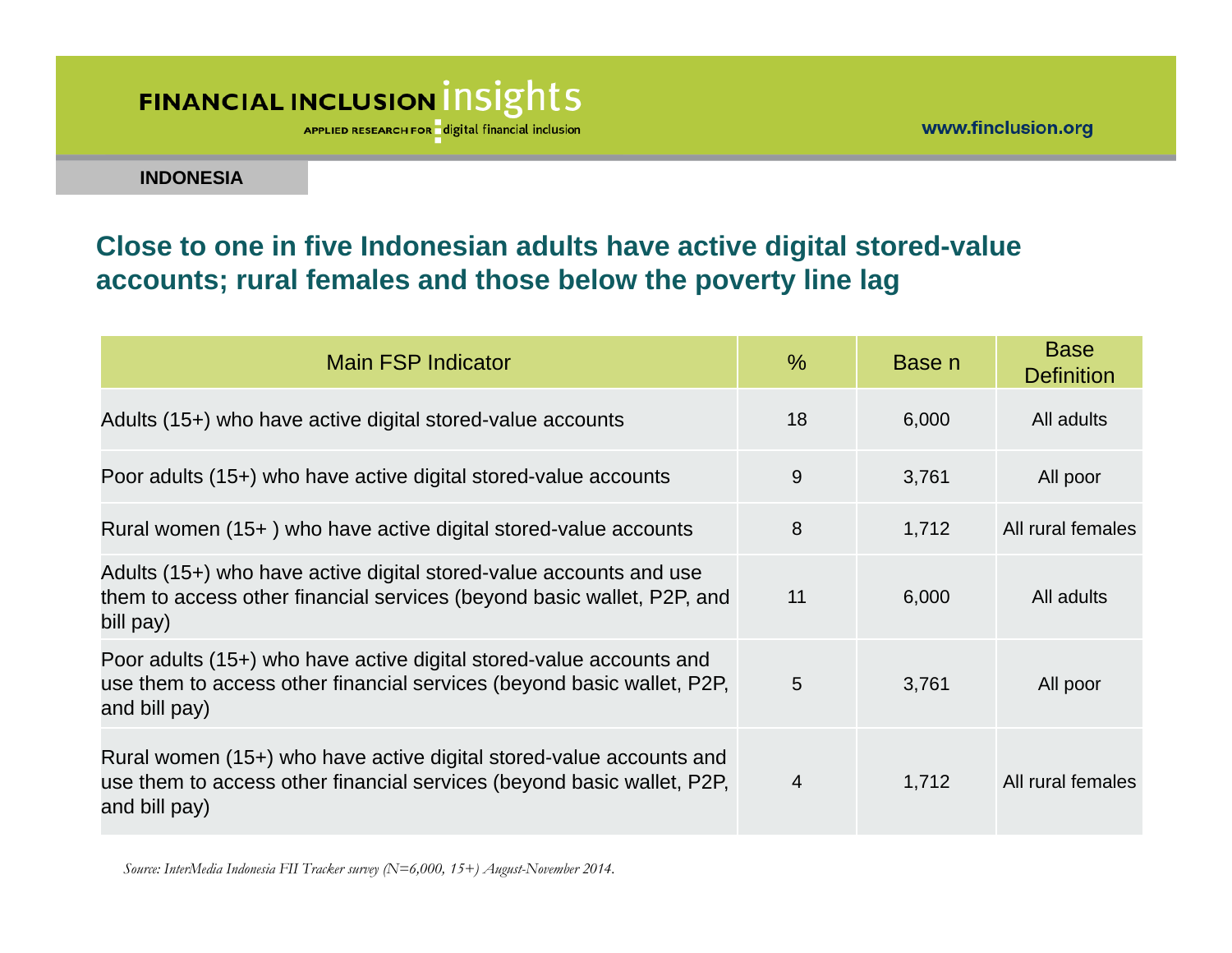#### www.finclusion.org

**Brand awareness** (Recognize at least one mobile money provider)

## FINANCIAL INCLUSION INSIGHTS

APPLIED RESEARCH FOR digital financial inclusion

**INDONESIA**

#### **Awareness of mobile money as a concept is especially low, driven by provider knowledge**

#### **Concept awareness**

(Shown: Percentage of Indonesian adults, N=6,000) (Shown: Percentage of Indonesian adults, N=6,000) (Recognize concept of mobile money)



Categories are not mutually exclusive.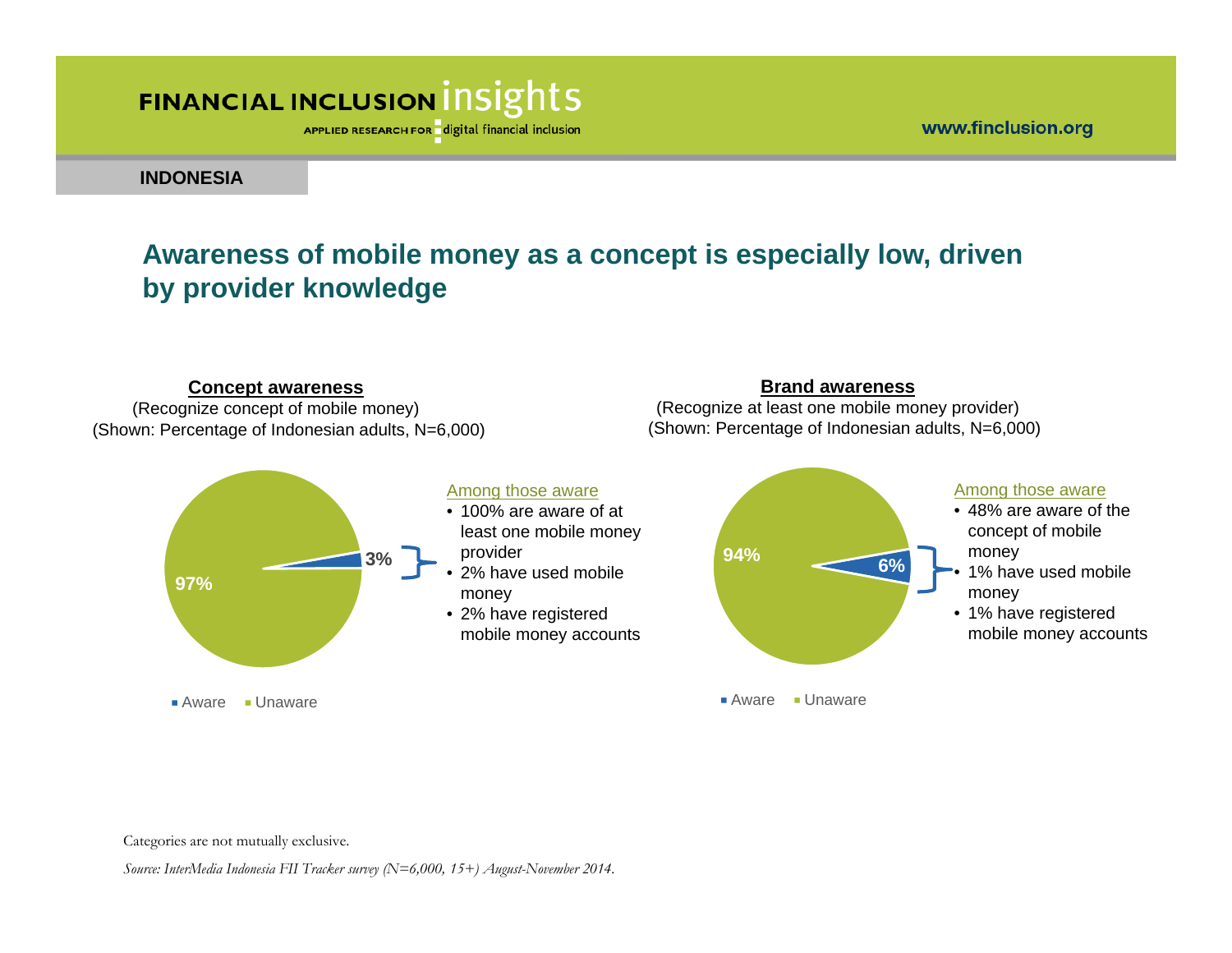APPLIED RESEARCH FOR digital financial inclusion

**INDONESIA**

#### **Urban and above poverty individuals are most likely to have heard of a mobile money provider**

www.finclusion.org

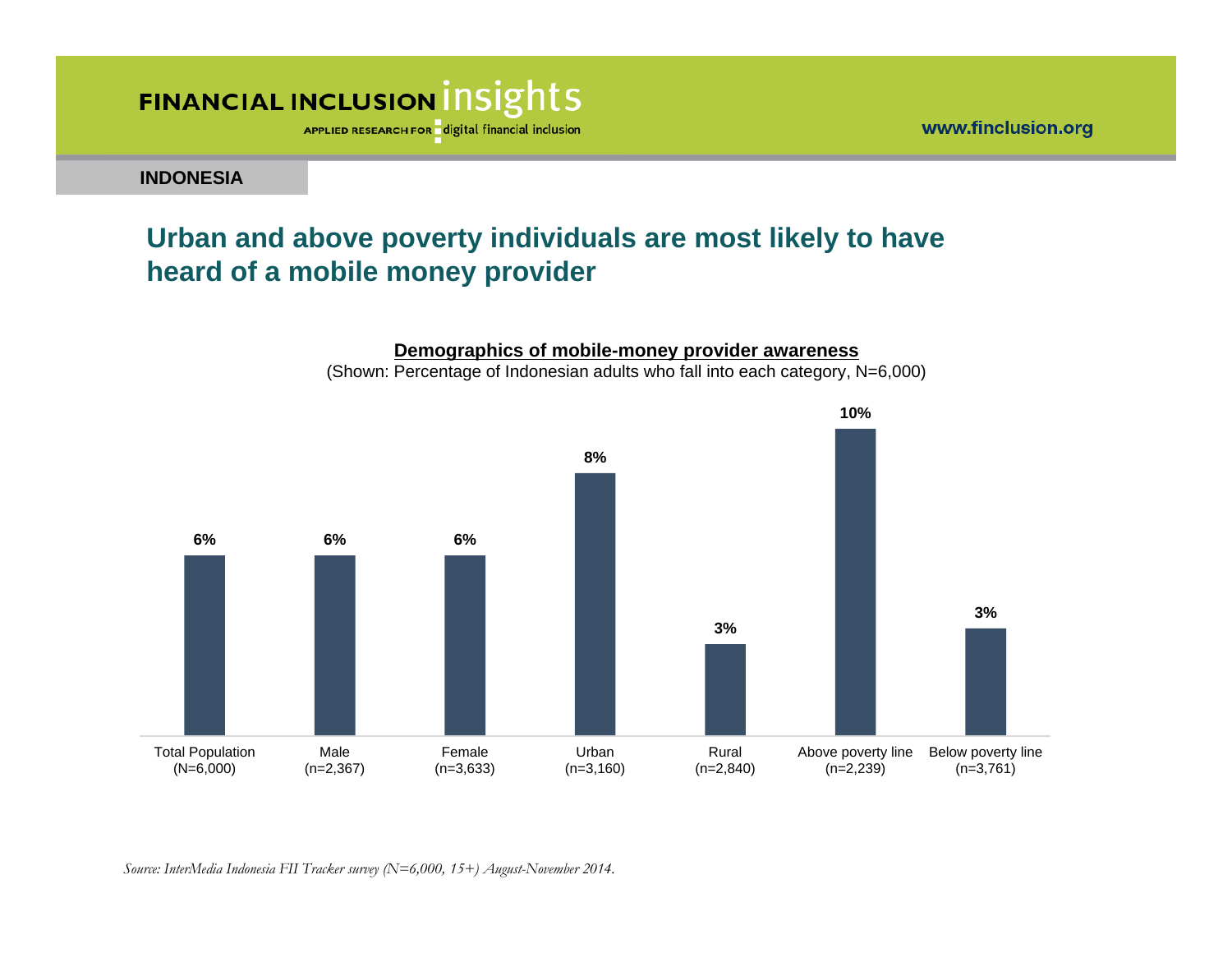APPLIED RESEARCH FOR digital financial inclusion

www.finclusion.org

**INDONESIA**

#### **Mobile money awareness comes from a collection of sources, including mass media, targeted communications and word-of-mouth**

| "From which source of information did you first learn about this mobile money<br>service?" |                                                                                     |                   |  |
|--------------------------------------------------------------------------------------------|-------------------------------------------------------------------------------------|-------------------|--|
| Rank                                                                                       | <b>Top 4 initial sources</b><br>(% of individuals aware of a mobile money provider) | $\%$<br>$(n=309)$ |  |
| 15                                                                                         | <b>Television</b>                                                                   | 31                |  |
| $\mathbf{2}$                                                                               | Family and/or friends                                                               | 21                |  |
| 3)                                                                                         | <b>Billboards</b>                                                                   | 19                |  |
|                                                                                            | SMS alerts from providers                                                           | 10                |  |

Question allowed multiple responses.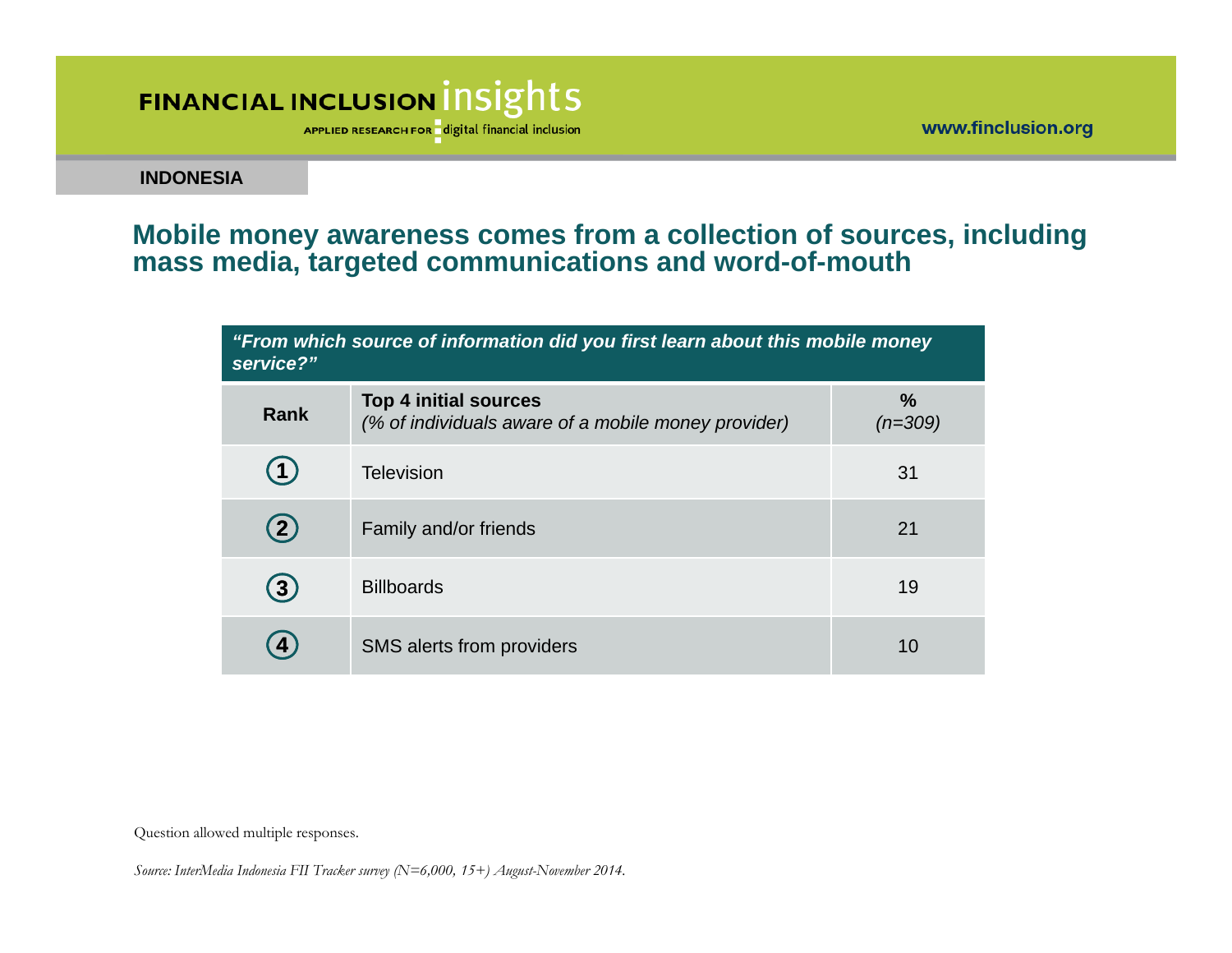APPLIED RESEARCH FOR digital financial inclusion

**INDONESIA**

#### **Consumer awareness does not extend beyond one provider for most, even though multiple providers exist in the marketplace**

#### **Mobile-money provider awareness**

(Shown: Percentage of Indonesians aware of at least one mobile money provider, n=309)



www.finclusion.org

Question allowed multiple responses.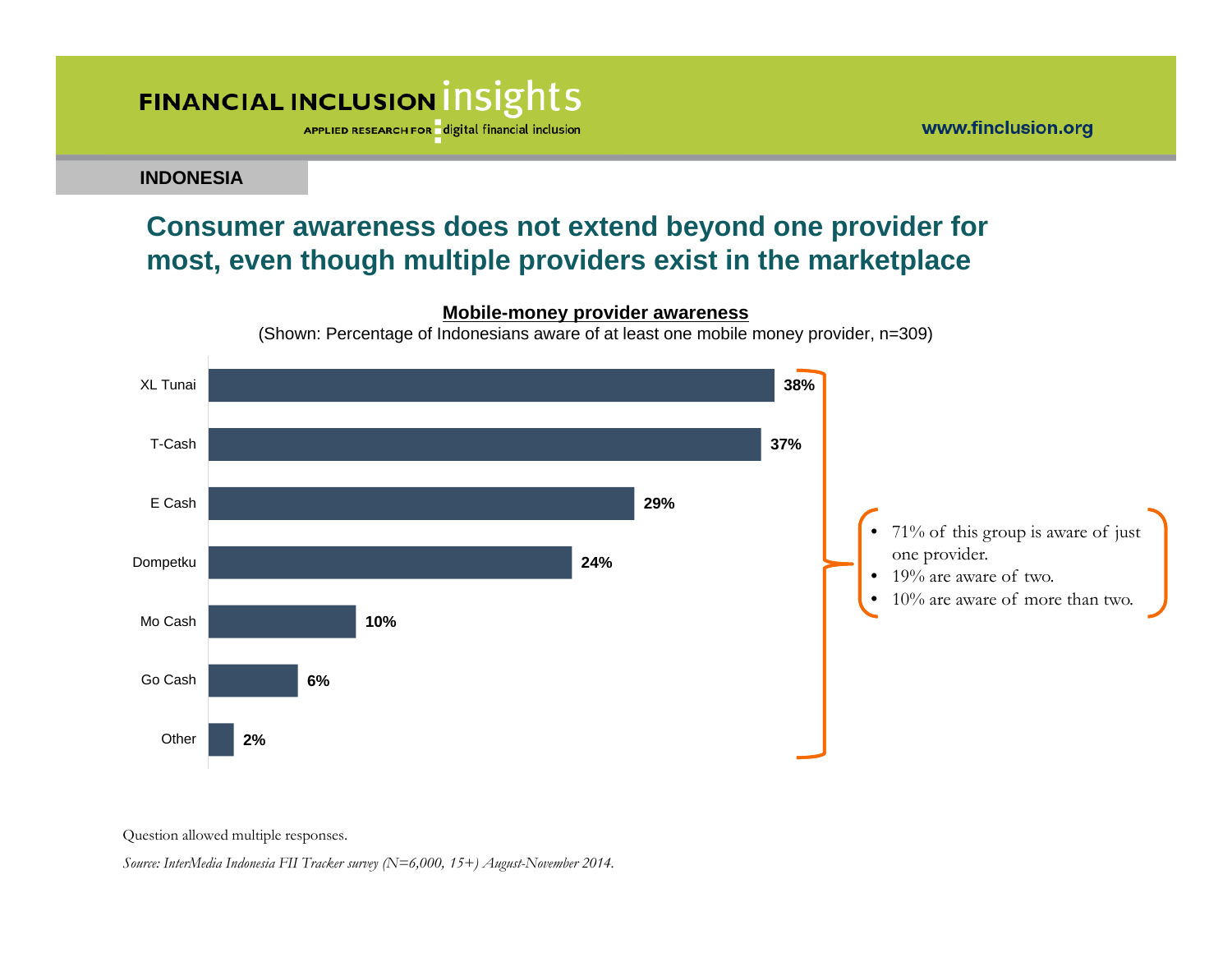APPLIED RESEARCH FOR digital financial inclusion

www.finclusion.org

**INDONESIA**

**Nearly two-thirds of active bank account holders have used their accounts to conduct at least one of a variety of advanced uses**

|                      | <b>Top uses for Active Bank accounts</b><br>$(n=1,100)$ | $\frac{0}{0}$  |                                                              |  |
|----------------------|---------------------------------------------------------|----------------|--------------------------------------------------------------|--|
|                      | Withdraw money                                          | 91             |                                                              |  |
| <b>Basic Uses</b>    | Deposit money                                           | 66             | 98% have used at least<br>one basic function.                |  |
|                      | <b>P2P</b> transfers                                    | 32             | 70% have used two or<br>٠                                    |  |
|                      | Buy airtime                                             | $\overline{7}$ | more.                                                        |  |
|                      | Save/set aside money                                    | 36             |                                                              |  |
|                      | Receive wages                                           | 32             |                                                              |  |
|                      | Make Bank2Bank / Bank2FI/ Bank to MM transfer           | 23             |                                                              |  |
| <b>Advanced Uses</b> | <b>Bill pay</b>                                         | 10             | 64% have used at least<br>$\bullet$<br>- one basic function. |  |
|                      | Pay for goods at a store/shop                           | 10             |                                                              |  |
|                      | Loan activity                                           | 8              | 37% have used two or<br>۰<br>more.                           |  |
|                      | Insurance activity                                      | 6              |                                                              |  |
|                      | Receive G2P payments                                    | 6              |                                                              |  |

Question allowed multiple responses.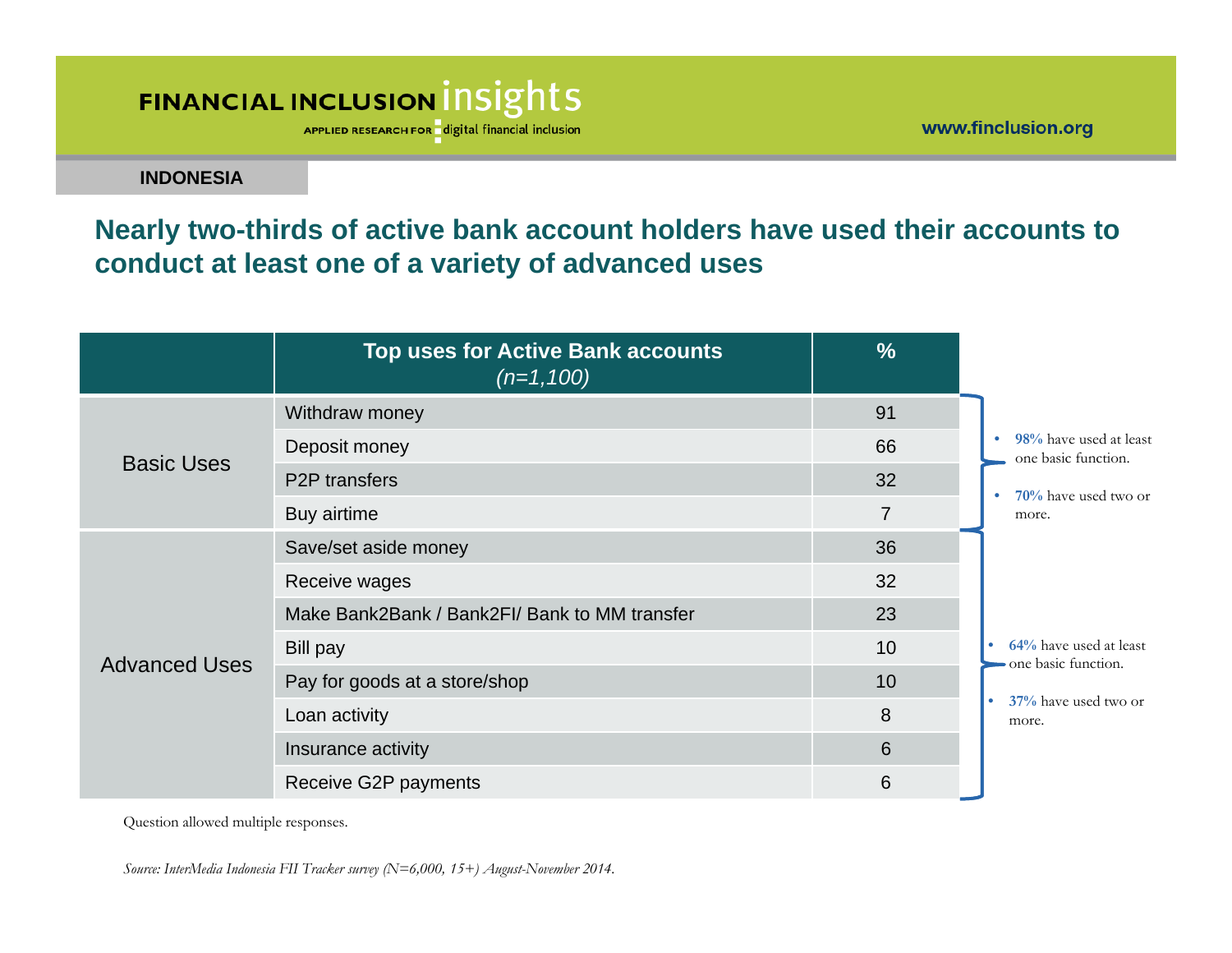APPLIED RESEARCH FOR digital financial inclusion

www.finclusion.org

**INDONESIA**

### **Nearly one-quarter of Indonesians can access a bank account digitally; the majority are active account users**



\* Digital bank accounts offer at least one of the following options: debit/ATM or credit cards, internet or mobile access, or a digital money transfer capability.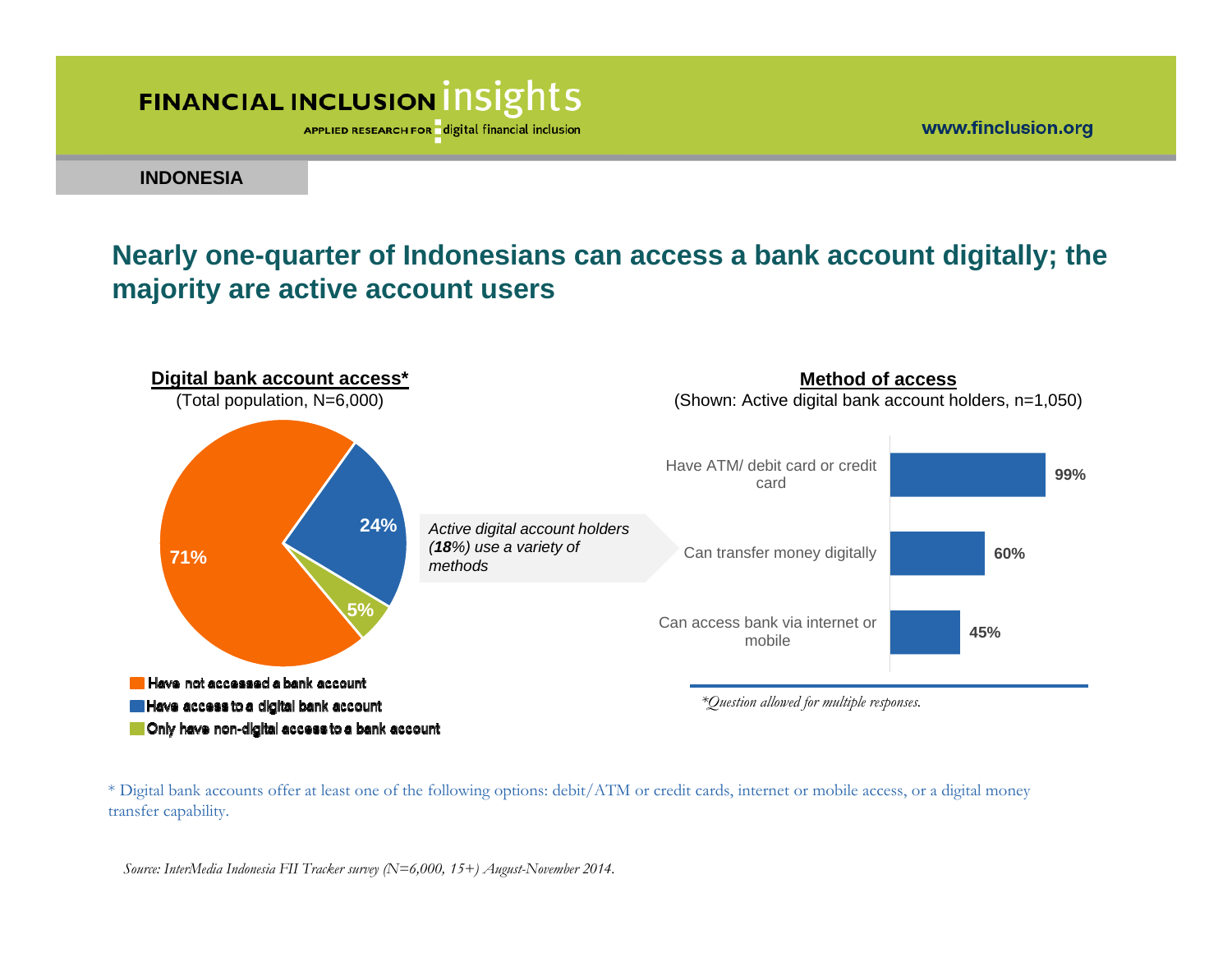APPLIED RESEARCH FOR digital financial inclusion

**INDONESIA**

### **Digital access to bank accounts is prevalent even in rural areas and among below-poverty populations through ATMs**

www.finclusion.org

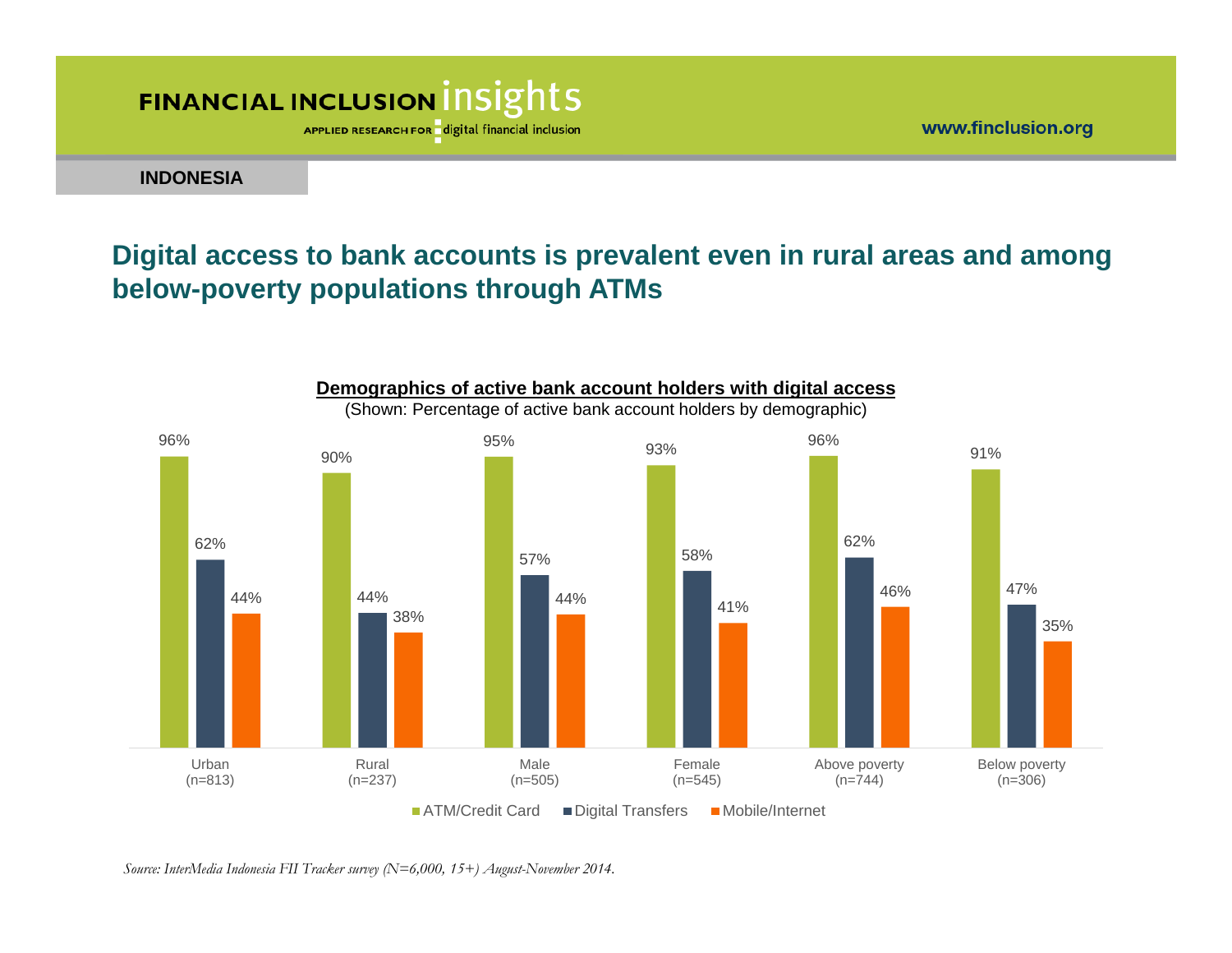APPLIED RESEARCH FOR digital financial inclusion

www.finclusion.org

**INDONESIA**

### **Arisans are the most commonly used nonbank financial institution; digital access is limited among NBFIs**

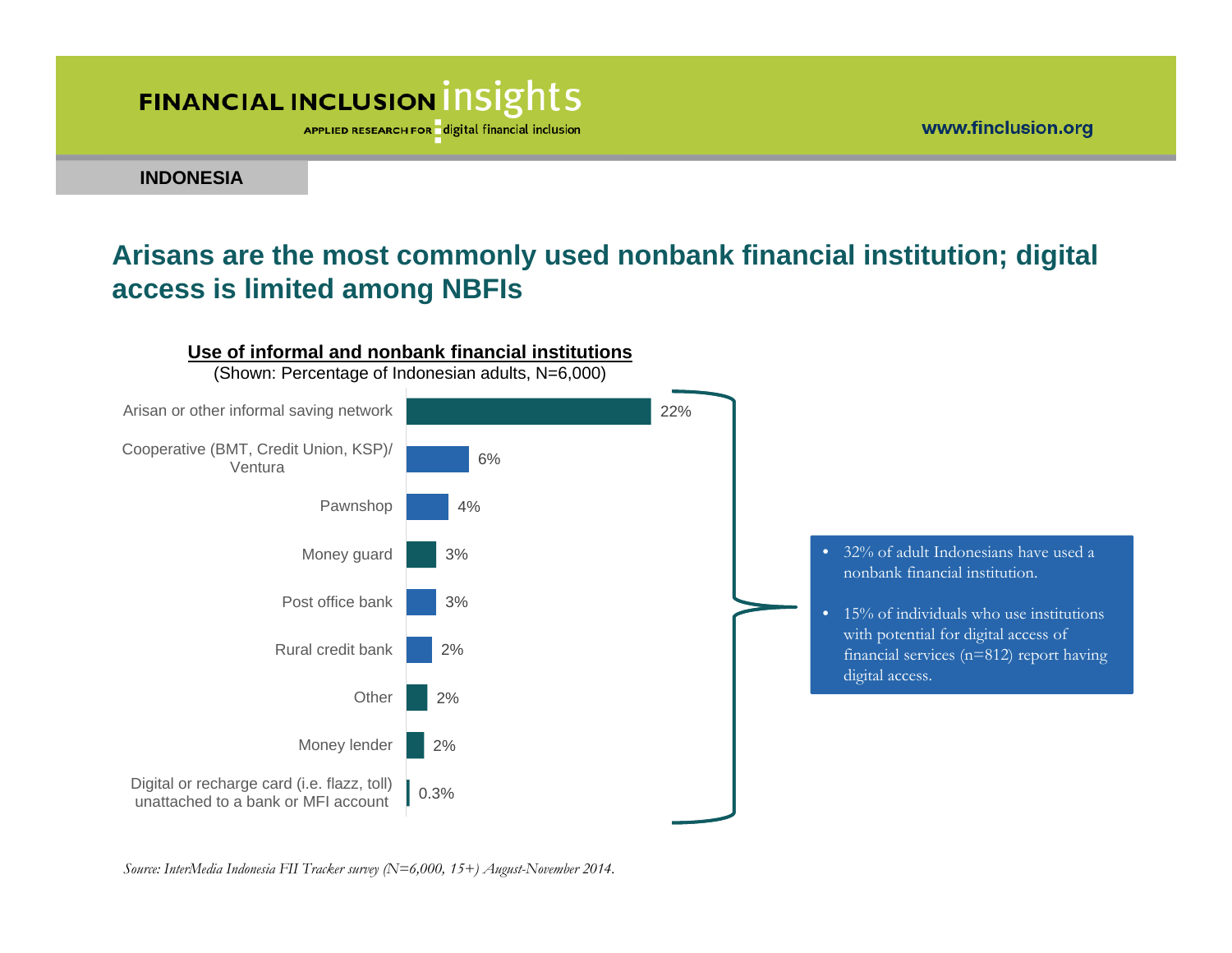APPLIED RESEARCH FOR digital financial inclusion

www.finclusion.org

**INDONESIA**

#### **Bank account holders who also use NBFIs are more apt to use digitally accessible NBFIs**

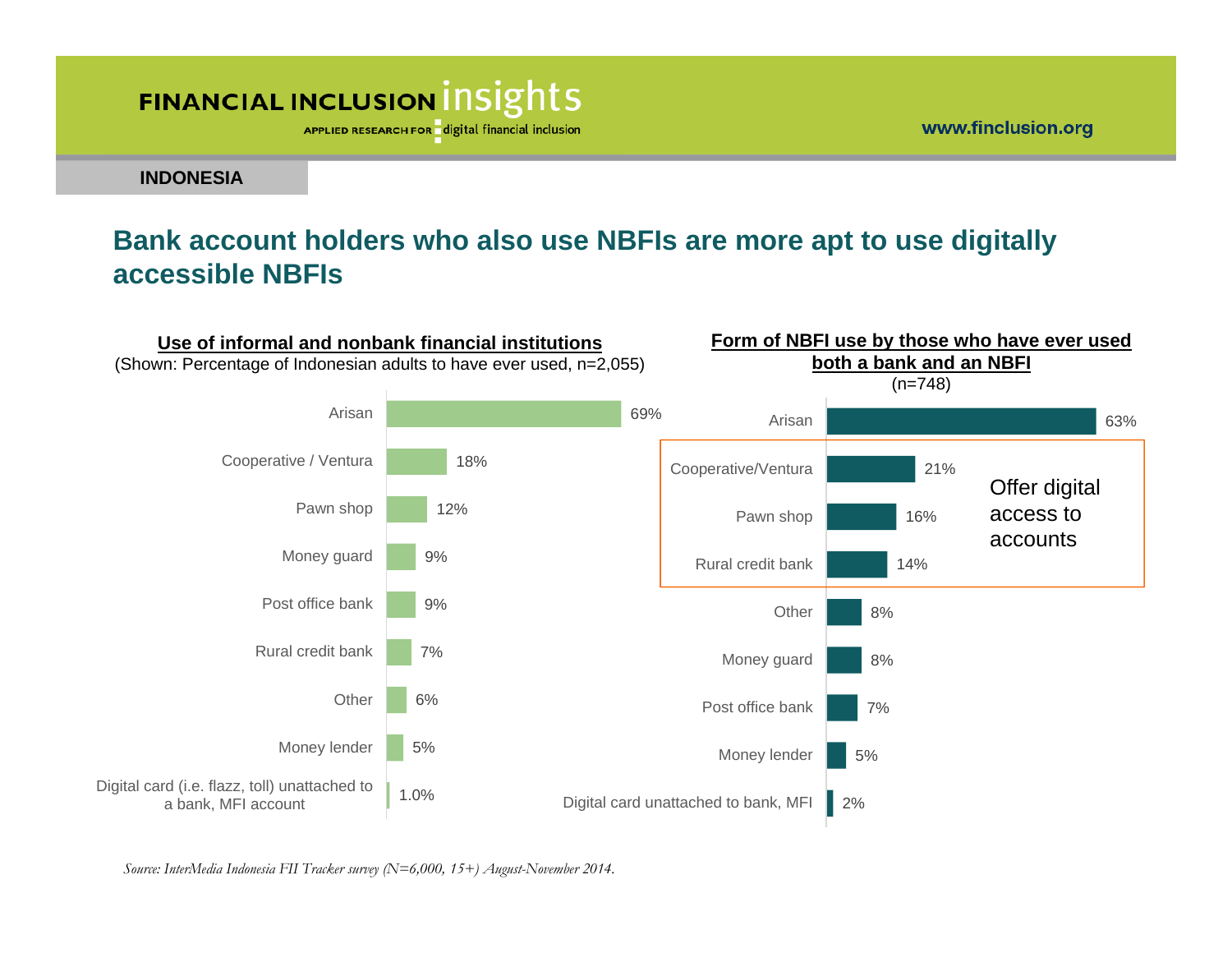APPLIED RESEARCH FOR digital financial inclusion

**INDONESIA**

### **Arisan users' financial behaviors resemble those of bank account users and are focused on basic services**

| 15% are active arisan users<br>but not active bank account<br><b>users</b>                                                                                                                                                         |                                          | 5%<br>actively<br>use both |           | 16% are active bank account<br>users but not active arisan<br><b>users</b>                                                                                                                                                                                                                                                                                                                                                                                                                                                                       |               |  |
|------------------------------------------------------------------------------------------------------------------------------------------------------------------------------------------------------------------------------------|------------------------------------------|----------------------------|-----------|--------------------------------------------------------------------------------------------------------------------------------------------------------------------------------------------------------------------------------------------------------------------------------------------------------------------------------------------------------------------------------------------------------------------------------------------------------------------------------------------------------------------------------------------------|---------------|--|
| Five most common financial behaviors of active arisan, bank account users<br>(Shown: Percentage of active arisan users or bank account holders to have engaged in a financial activity<br>in the month prior to being interviewed) |                                          |                            |           |                                                                                                                                                                                                                                                                                                                                                                                                                                                                                                                                                  |               |  |
| <b>Rank</b>                                                                                                                                                                                                                        | <b>Active Arisan Users (n=1,352)</b>     | $\frac{0}{0}$              |           | <b>Active Bank Account Users (n=1,289)</b>                                                                                                                                                                                                                                                                                                                                                                                                                                                                                                       | $\frac{9}{6}$ |  |
| 1                                                                                                                                                                                                                                  | Pay bills                                | 91                         |           | Purchase groceries                                                                                                                                                                                                                                                                                                                                                                                                                                                                                                                               | 83            |  |
| $\overline{2}$                                                                                                                                                                                                                     | Purchase groceries                       | 83                         | Pay bills |                                                                                                                                                                                                                                                                                                                                                                                                                                                                                                                                                  | 80            |  |
| $\overline{\mathbf{3}}$                                                                                                                                                                                                            | Receive wages from job(s)                | 58                         |           | Purchase airtime                                                                                                                                                                                                                                                                                                                                                                                                                                                                                                                                 | 79            |  |
| $\overline{\mathbf{4}}$                                                                                                                                                                                                            | Make person-to-person (P2P)<br>transfers | 57                         |           | Withdraw money from an account                                                                                                                                                                                                                                                                                                                                                                                                                                                                                                                   | 71            |  |
| 5                                                                                                                                                                                                                                  | Purchase airtime                         | 57                         |           | Receive wages<br>$\mathsf{r} \times \mathsf{r} \times \mathsf{r} \times \mathsf{r} \times \mathsf{r} \times \mathsf{r} \times \mathsf{r} \times \mathsf{r} \times \mathsf{r} \times \mathsf{r} \times \mathsf{r} \times \mathsf{r} \times \mathsf{r} \times \mathsf{r} \times \mathsf{r} \times \mathsf{r} \times \mathsf{r} \times \mathsf{r} \times \mathsf{r} \times \mathsf{r} \times \mathsf{r} \times \mathsf{r} \times \mathsf{r} \times \mathsf{r} \times \mathsf{r} \times \mathsf{r} \times \mathsf{r} \times \mathsf{$<br>$1 \cdot 1$ | 61            |  |

56% of active bank account users made P2P transfers in the previous month.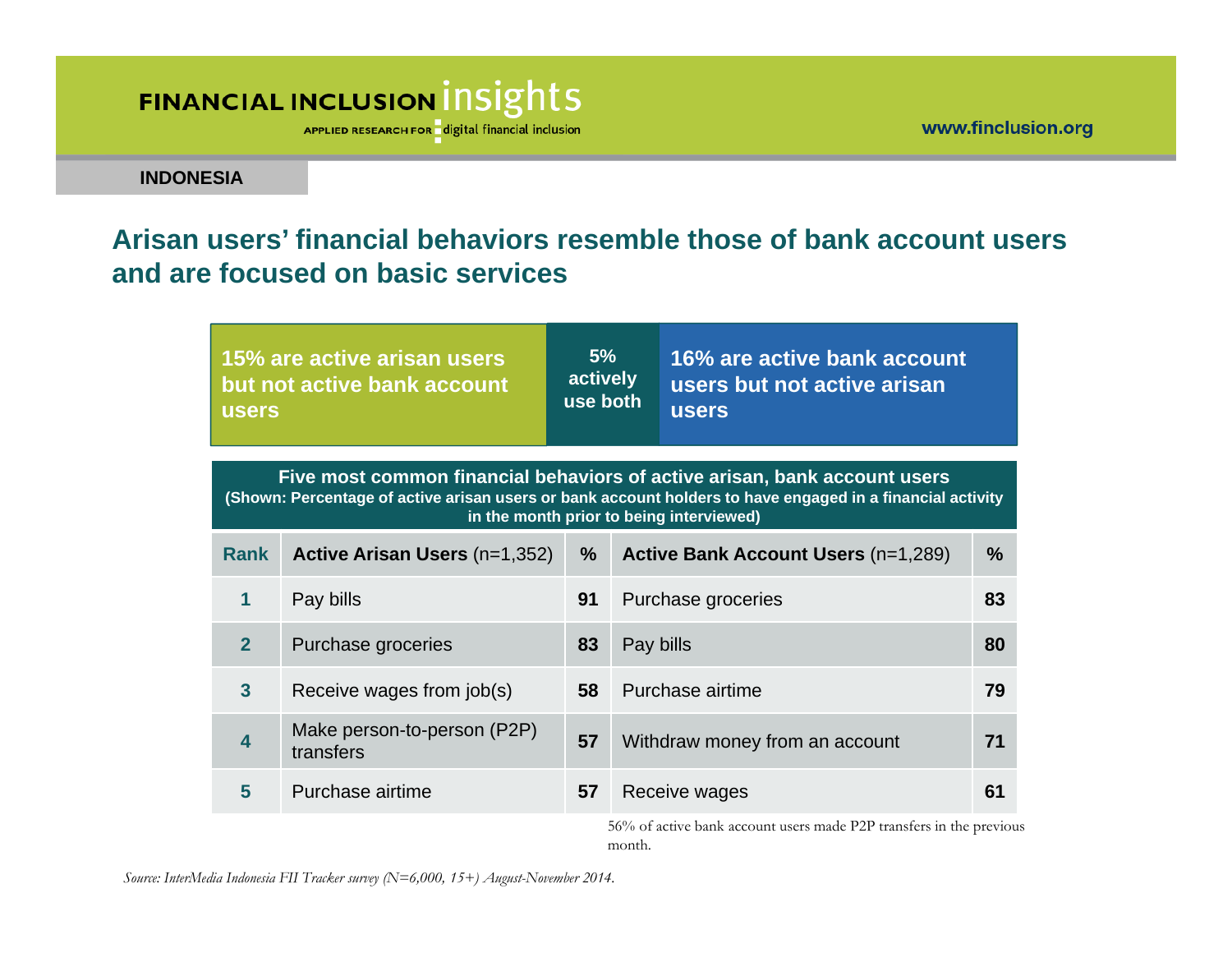APPLIED RESEARCH FOR digital financial inclusion

**INDONESIA**

### **On average, Indonesians conduct 10 financial activities a month; buying groceries, retail goods and bill pay are most common**

www.finclusion.org



Question allowed multiple responses.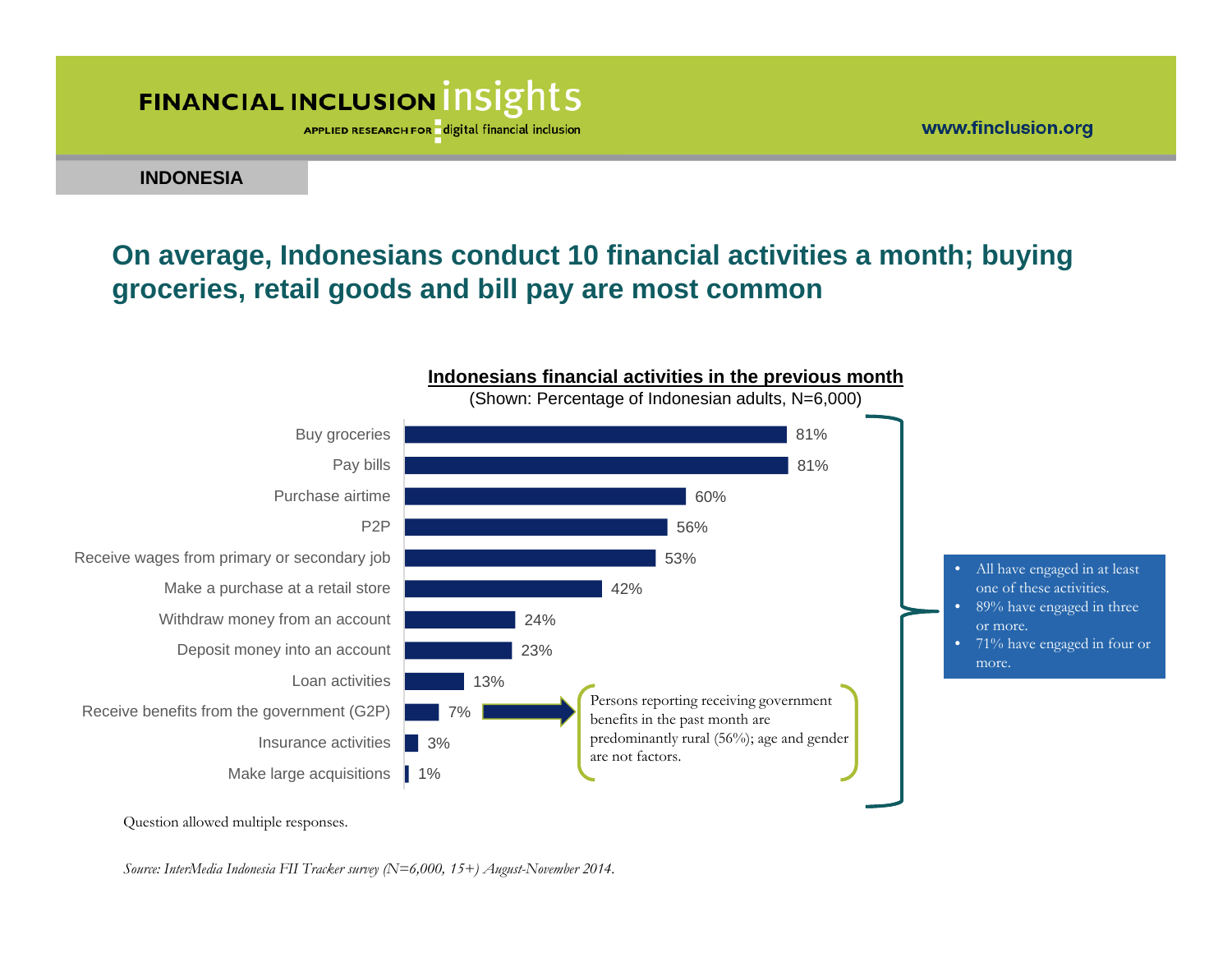APPLIED RESEARCH FOR digital financial inclusion

**INDONESIA**

#### **Twelve percent of adults receive government benefits**



previous month – explaining discrepancies between this and the previous slide.

**PKH:** Program Keluarga Harapan

**PNPM:** Program Nasional Pemberdayaan Mandiri

\*Depending on the program, either an entire household or an individual is the beneficiary.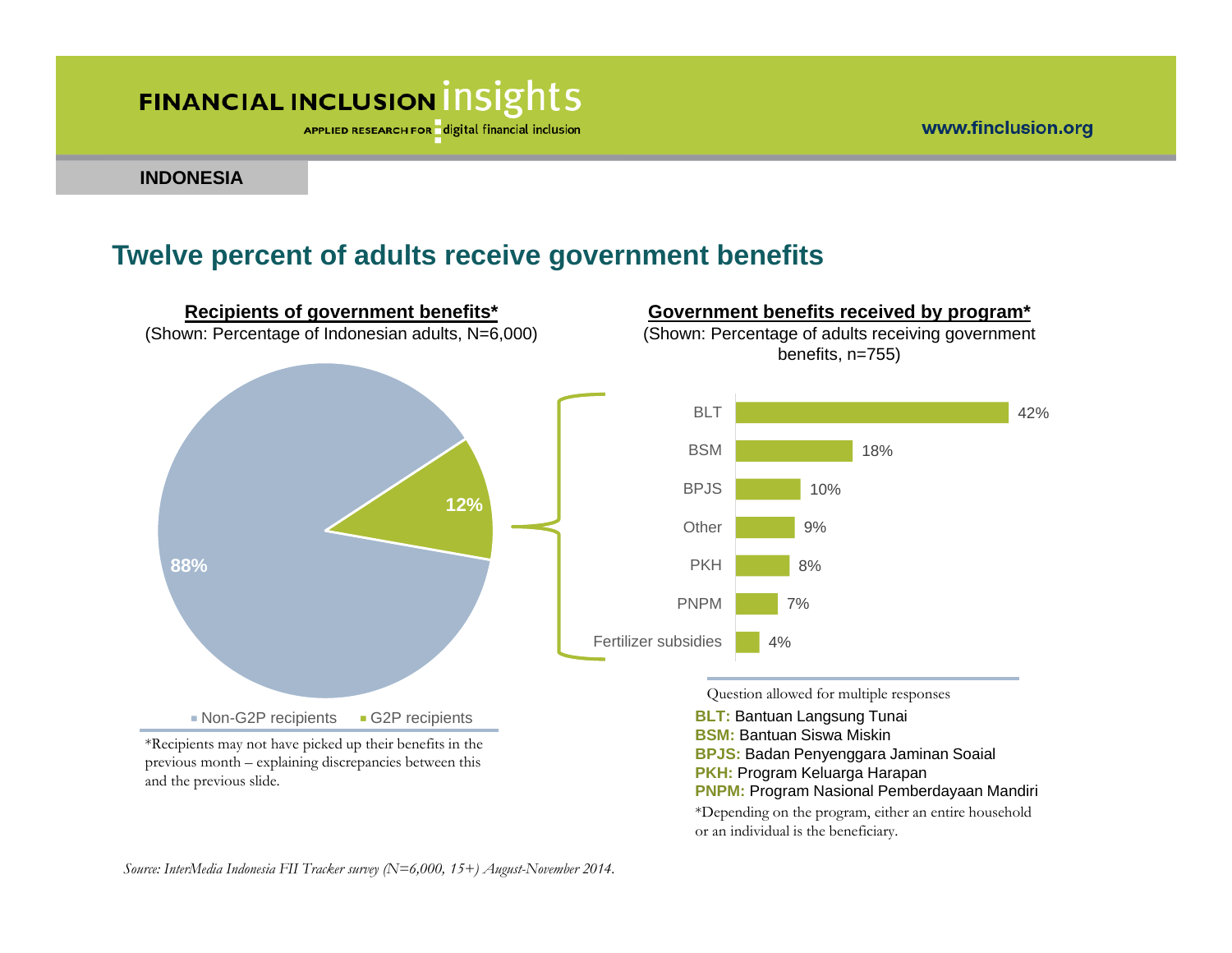APPLIED RESEARCH FOR digital financial inclusion

### **GLOSSARY OF TERMS**

- **Access -** Access to a bank account or mobile money account means a respondent can use bank/mobile money services either via their own account or via an account of another person.
- $\bullet$ **Active account holder** – An individual who has a registered DFS account and has used it in the last 90 days.
- **Active user** An individual who has used any DFS for any type of transaction in the past 90 days via his/her own account or somebody else's account.
- •**Adults with DFS Access** – Adults who either own a DFS account or have access to someone else's account.
- • **Arisan** – A rotating savings and credit association (similar to a ROSCA). This is an informal structure whose members meet regularly. Each member contributes the same amount of money when they meet and one member takes the entire pot of money, on a rotating basis.
- •**Below the Poverty Line** - In this particular study, adults living on less than \$2.50 per day, as classified by the Grameen PPI.
- • **Digital financial services (DFS)** – Financial services that are provided through an electronic platform (mobile phones, electronic cards, the internet, etc.). **For this particular study, digital financial services include bank services and mobile money services**.
- •**Digital stored-value account (DSVA)** – An account in which funds or a monetary value are represented in a digital electronic format and can be retrieved/transferred by the owner of the account remotely. For this particular study, DSVAs include a bank card (debit or credit) and a mobile money account.
- **Financial inclusion**—For the purposes of this study, those with a bank, nonbank financial institution or registered mobile money account that offer a range of financial services beyond credit are considered financially included.
- **Grameen Progress out of Poverty Index (PPI)**  A poverty measurement tool from the Grameen Foundation wherein a set of country-specific questions are used to compute the likelihood that a household is living below the poverty line.
- **Mobile money (MM)**  A service in which a mobile phone is used to access financial services.
- **Registered active user**  A person with a registered DFS account that has used it in the last 90 days.
- **Urban/rural**  Urban and rural persons are defined according to their residence in urban or rural areas as prescribed by the national bureau of statistics.